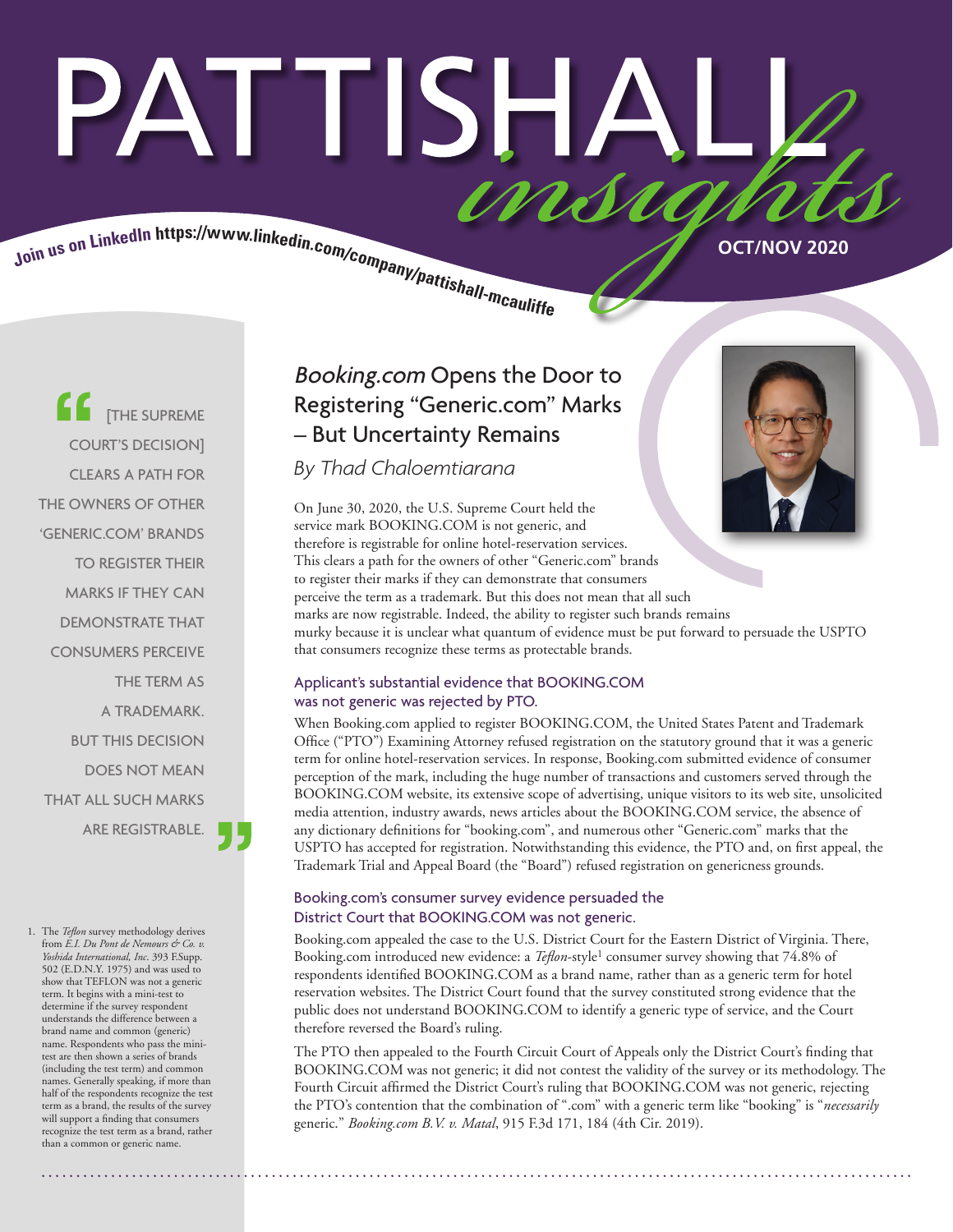#### The Supreme Court ruled that consumer perception governs whether a "Generic.com" mark is registrable and rejected a per se rule that all such marks are generic.

In an 8-1 decision authored by Justice Ginsburg, the Supreme Court affirmed the Fourth Circuit's ruling that BOOKING.COM was not generic.2 The Court rejected the PTO's proposed rule that all "Generic.com" terms are *per se* generic. It stated that "[w]hether any given "generic.com" term is generic … depends on whether consumers in fact perceive that term as the name of a class, or, instead, as a term capable of distinguishing among members of the class". 591 U.S. \_\_\_ (2020). The Court provided some general guidance as to the types of evidence that is probative of consumer perception of a "Generic.com" mark, explaining that "[e]vidence informing that inquiry can include not only customer surveys, but also dictionaries, usage by consumers and competitors, and any other source of evidence bearing on how consumers perceive a term's meaning." *Id.* at Ftn. 6.

The Court held that whether "Booking.com" is generic "turns on whether that term, taken as a whole, signifies to consumers the class of online hotel-reservation services." *Id.* at [7]. It noted that the record did not reflect that consumers understood other such services, such as those offered by Travelocity – to be a "Booking. com", nor did the record reflect consumers searching for their favorite "Booking.com" provider. *Id.*

In her concurring opinion, Justice Sotomayor agreed that there is, and should be, no *per se* rule against trademark protection for a "Generic.com" term. She warned, however, that consumer survey evidence "may be an unreliable indicator of genericness" due to flaws in survey design or weaknesses inherent in consumer surveys generally. *Id.* She did not read the Court's opinion to suggest "that surveys are the be-all and end-all" and endorsed the Court's view that other types of evidence may also show whether a mark is generic or descriptive.

In his dissenting opinion, Justice Breyer expressed similar concerns about the reliability of consumer surveys to determine whether a mark is generic or descriptive. He argued that a survey may erroneously show consumer recognition arising out of the producer's period of exclusivity in the marketplace or its investment of money and effort securing the public's recognition, neither of which alone is sufficient to negate the generic nature of a particular term.

#### In light of the Booking.com decision, what do I need to show to register my "Generic.com" mark with the PTO?

After *Booking.com*, the PTO is no longer permitted to bar all "Generic.com" marks from registration on the ground that they are per se generic. However, this does not mean that all "Generic. com" marks are registrable. Indeed, on October 28, 2020, the PTO issued [Examination Guide 3-20 entitled "Generic.](https://www.uspto.gov/sites/default/files/documents/TM-ExamGuide-3-20.pdf?utm_campaign=subscriptioncenter&utm_content=&utm_medium=email&utm_name=&utm_source=govdelivery&utm_term=) [com Terms after USPTO v. Booking.com](https://www.uspto.gov/sites/default/files/documents/TM-ExamGuide-3-20.pdf?utm_campaign=subscriptioncenter&utm_content=&utm_medium=email&utm_name=&utm_source=govdelivery&utm_term=)", explaining that examining attorneys must "continue to assess on a case-by-case basis whether, based on the evidence of record, consumers would perceive a generic.com germ as the name of a class of goods and/ or services…" The Examination Guide suggests that, even in the absence of evidence showing generic use of the generic.com term in its entirety, a genericness refusal "may be appropriate if the evidence of record otherwise establishes that the combination of generic elements of the proposed mark 'yields no additional meaning *to consumers* capable of distinguishing the goods and services.'" (citation omitted).

[THE EXAMINATION GUIDE] DOES NOT, HOWEVER, SHED MUCH LIGHT ON THE QUANTUM OF EVIDENCE THAT AN APPLICANT MUST PRODUCE TO OVERCOME A GENERICNESS REFUSAL FOR A GENERIC.COM MARK.

It therefore appears likely that the PTO will continue to initially reject most applications to register "Generic.com" marks, and will carefully scrutinize the evidence that applicants submit to demonstrate public recognition of the terms as non-generic. Because the applicant's evidence in Booking.com was very strong, the bar may be high for new applicants to persuade the PTO that their own Generic.com marks are not generic.

The Examination Guide makes clear that five years' use or reliance on a prior registration for the same term, standing alone, "will usually be insufficient" to support a claim of acquired distinctiveness of a Generic.com mark. It does not, however, shed much light on the quantum of evidence that an applicant must produce to overcome a genericness refusal for a Generic.com mark. Most applicants will be able to muster some evidence similar to (although perhaps not as robust as) the evidence presented by Booking.com, such as evidence of their advertising expenditures under the mark; sales revenues under the mark; numbers of transactions; numbers of unique visitors to their web site; advertising and marketing campaigns; unsolicited media coverage identifying the mark as a brand; dictionary definitions; and usage by customers and competitors.<sup>3</sup> It is not clear, however, if such evidence alone can ever be enough to persuade the PTO that a "Generic.com" mark is not generic—indeed, it was not enough for Booking.com to prevail at the application stage prior to the Supreme Court's ruling in *Booking.com*.

It is much more expensive, however, to retain an expert to prepare and submit a defensible *Teflon*-style consumer survey, and it is not clear whether the PTO will require such evidence to overcome a genericness refusal for some or all Generic.com marks at the application stage. Moreover, any such survey evidence will be subject to careful scrutiny by the PTO. The Examination Guide states that "an applicant submitting a survey must carefully frame its questions and provide a report, typically from a survey expert, documenting the procedural aspects of the survey and statistical accuracy of the results. Information regarding how the survey was conducted, the questionnaire itself, the universe of consumers surveyed, the number of participants surveyed, and the geographic scope of the survey should be submitted along with such a report."

It will likely take a few years, and probably a few *ex parte* appeals of PTO refusals to register Generic.com marks, before we have a better sense of the quantum of evidence necessary to successfully register a Generic.com mark with the PTO. In the meantime, applicants that seek registration of Generic.com marks with the PTO need to be prepared to muster as much evidence as possible to demonstrate that consumers perceive their marks as brands, rather than generic terms. ■

<sup>2.</sup> As a matter of disclosure, Phil Barengolts, Jacquie Prom and I filed a [brief](https://www.pattishall.com/pdf/Brief%20of%20Coalition%20of%20.Com%20Brand%20Owners.pdf) in the Supreme Court on behalf of a Coalition of .Com Brand Owners as *Amici Curiae* in Support of Booking,com. Justice Ginsburg cited our brief in support of her majority opinion.

<sup>3.</sup> Bearing in mind that this evidence becomes a matter of public record when submitted in support of a trademark application.